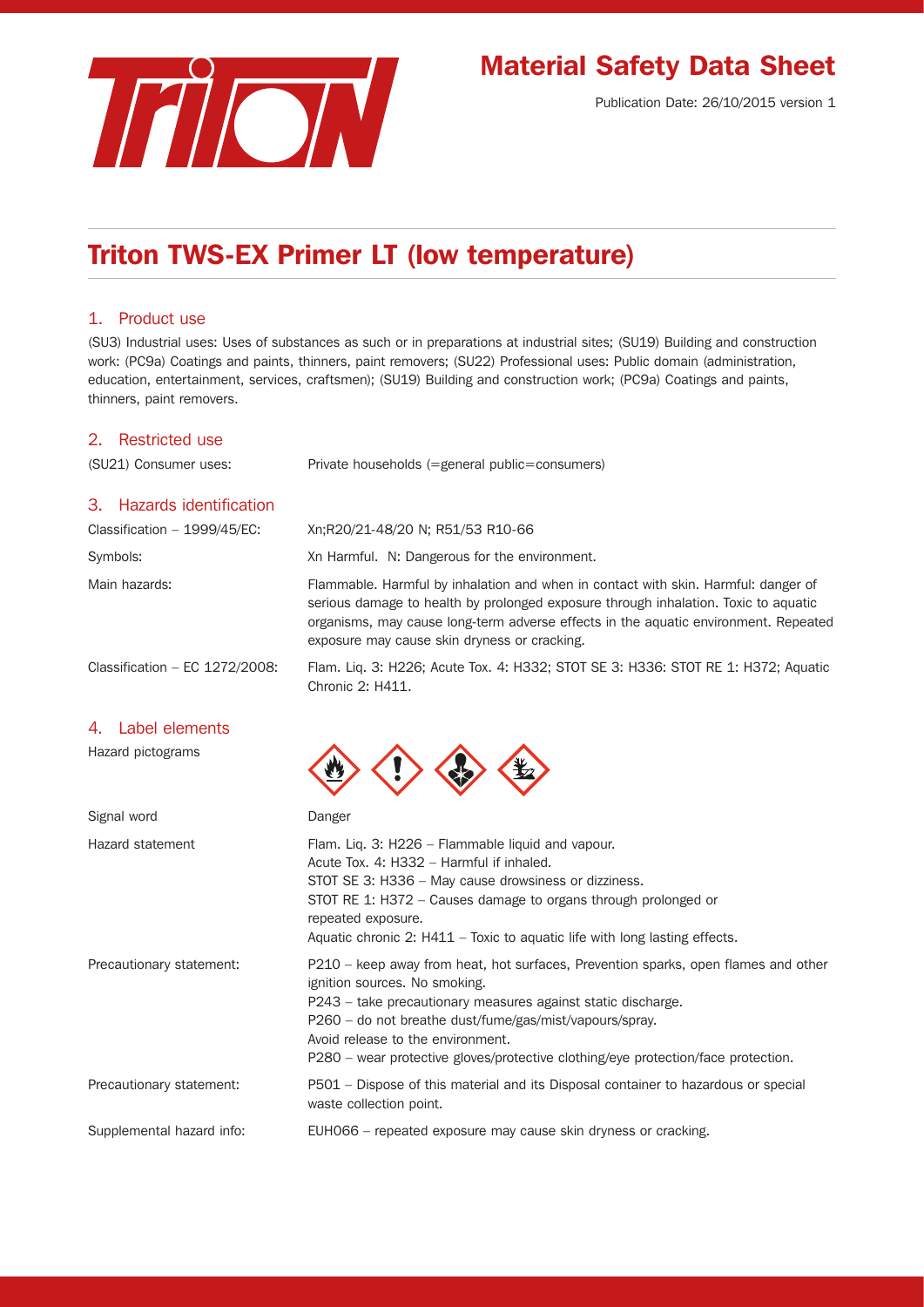# 5. Composition/information on ingredients

## Mixtures:

## 67/548/EEC/1999/45/EC

| l Chemical name       | CAS No.    | EC No.    | Conc. $(\%w/w)$ | <b>Classification</b>                              |
|-----------------------|------------|-----------|-----------------|----------------------------------------------------|
| White spirit          | 64742-88-7 | 919-446-0 | $50 - 60%$      | Xn:R48/20-65<br>N:R51/53<br>R <sub>10</sub> -66-67 |
| Bitumen (for Primers) |            | —         | $30 - 40%$      | Xn: R20/21                                         |

#### EC 1272/2008

| Chemical name         | CAS No.           | EC No.    | Conc. $(\%w/w)$ | <b>Classification</b>                                                                               |
|-----------------------|-------------------|-----------|-----------------|-----------------------------------------------------------------------------------------------------|
| White spirit          | 64742-88-7        | 919-446-0 | $50 - 60%$      | EUHO66; Flam. Lig 3:<br>H226; STOT SE 3:<br>H336;<br>STOT RE 1: H372;<br>Aquatic Chronic 2:<br>H411 |
| Bitumen (for Primers) | $\qquad \qquad -$ |           | $30 - 40%$      | Acute Tox, 4:<br>H312+H322;                                                                         |

# 6. First aid measures

| May cause dizziness and headaches. Harmful by inhalation. Causes damage to organs   |
|-------------------------------------------------------------------------------------|
| Harmful in contact with skin. Repeated exposure may cause skin dryness or cracking. |
|                                                                                     |
|                                                                                     |

# 7. Firefighting measures

| Extinguishing media:                                      | Use extinguishing media appropriate to the surrounding fire conditions.                                                                |
|-----------------------------------------------------------|----------------------------------------------------------------------------------------------------------------------------------------|
| Special hazards arising from<br>the substance or mixture: | Vapour may travel considerable distance to source of ignition and flash back. Take<br>precautionary measures against static discharge. |
| Advice for firefighters:                                  | Wear suitable respiratory equipment where necessary.                                                                                   |

# 8. Accidental release measures

| Environmental precautions:                               | Prevent further spillage if safe. Do not allow the product to enter drains. Absorb with<br>inert, absorbent material. |
|----------------------------------------------------------|-----------------------------------------------------------------------------------------------------------------------|
| Methods and material for<br>containment and cleaning up: | Absorb with inert, absorbent material.                                                                                |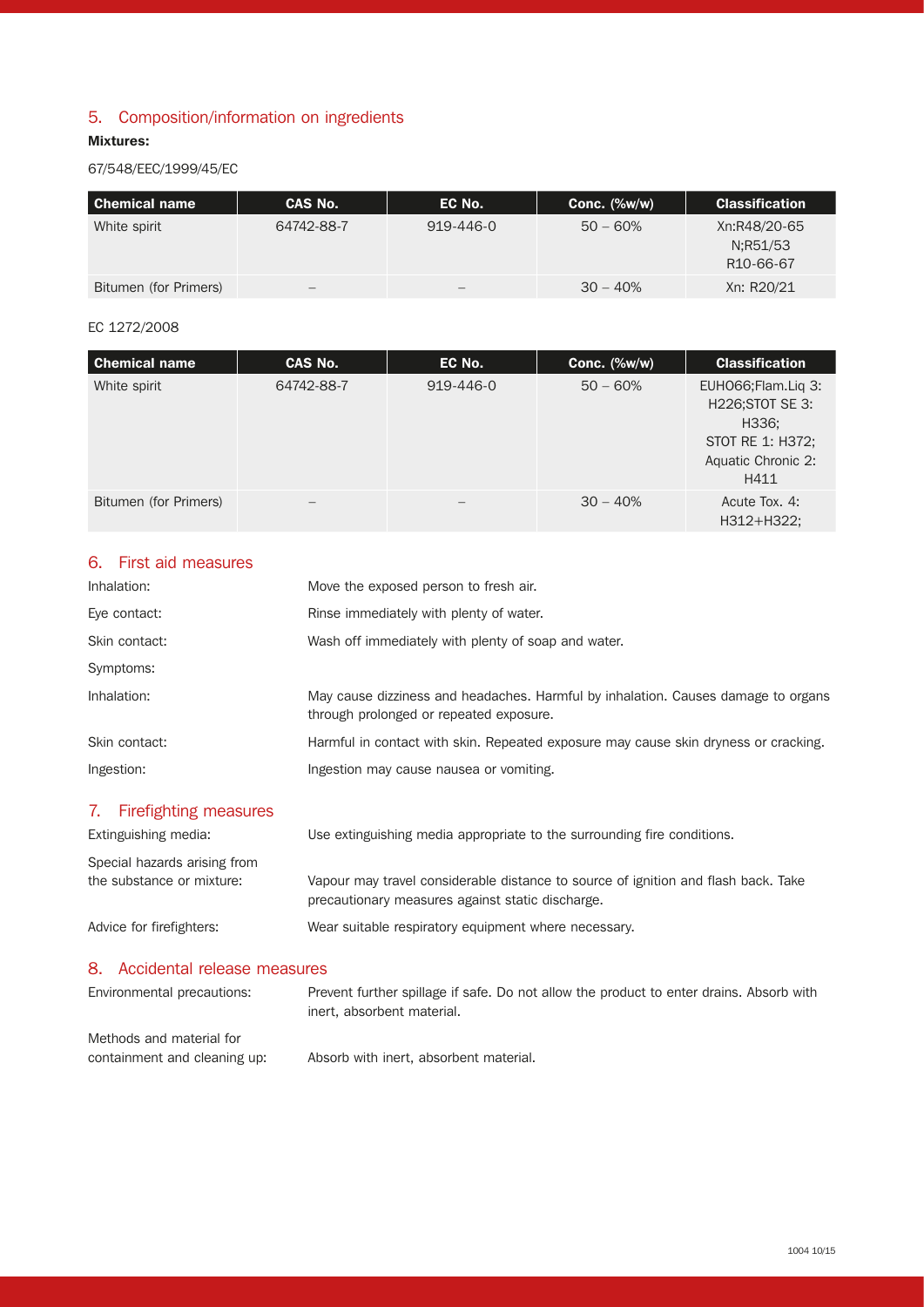#### 9. Handling and storage

Precautions for safe handling: Adopt best Manual Handling considerations when handling, carrying and dispensing. Take precautionary measures against static discharges. Keep away from sources of ignition. No smoking.

Conditions for safe storage: Keep in a cool, dry, well ventilated area. Keep away from food, drink and animal feed stuffs. Keep away from sources of ignition. No smoking.

## 10. Exposure controls/personal protection

Exposure limit values:

Exposure controls:

WEL 8-hr limit ppm: WEL 15 min limit ppm: WEL 8-hr limit mg/m<sup>3</sup> total  $-$ Inhalable dust: WEL 8-hr limit mg/m<sup>3</sup> total respirable dust:

WEL 8-hr limit mg/m<sup>3</sup>: 350 WEL 15 min limit mg/m<sup>3</sup>: WEL 15 min limit mg/m<sup>3</sup> total inhalable dust: WEL 15 limit mg/m<sup>3</sup> total respirable dust



Appropriate engineering controls: Ensure adequate ventilation of the working area.

Individual protection measures: Wear suitable gloves and eye/face protection.

#### 11. Physical and chemical properties

| Appearance:                       | Liquid                     |
|-----------------------------------|----------------------------|
| Colour:                           | <b>Black</b>               |
| Odour:                            | Characteristic             |
| Freezing point:                   | No data available          |
| Initial boiling point:            | $150^{\circ}$ C            |
| Flash point:                      | $39^{\circ}$ C             |
| Evaporation rate:                 | No data available          |
| Upper explosive limit:            | 8%                         |
| Lower explosive limit:            | 0.6%                       |
| Vapour pressure:                  | No data available          |
| Vapour density:                   | $>1$ air $=1$              |
| Relative density:                 | 0.9                        |
| Partition co-efficient:           | No data available          |
| Auto-ignition temperature:        | No data available          |
| Viscosity:                        | >200 sec. 3mm (ISO 2431)   |
| Oxidising properties:             | Not relevant               |
| Solubility:                       | Insoluble in water         |
| VOC (Volatile Organic Compounds): | $<$ 540g g/l (ASTM D 2369) |

## 12. Stability and reactivity

Flammable liquid: Avoid sparks, flames, heat and sources of ignition. Incompatible materials: Acids, alkalis.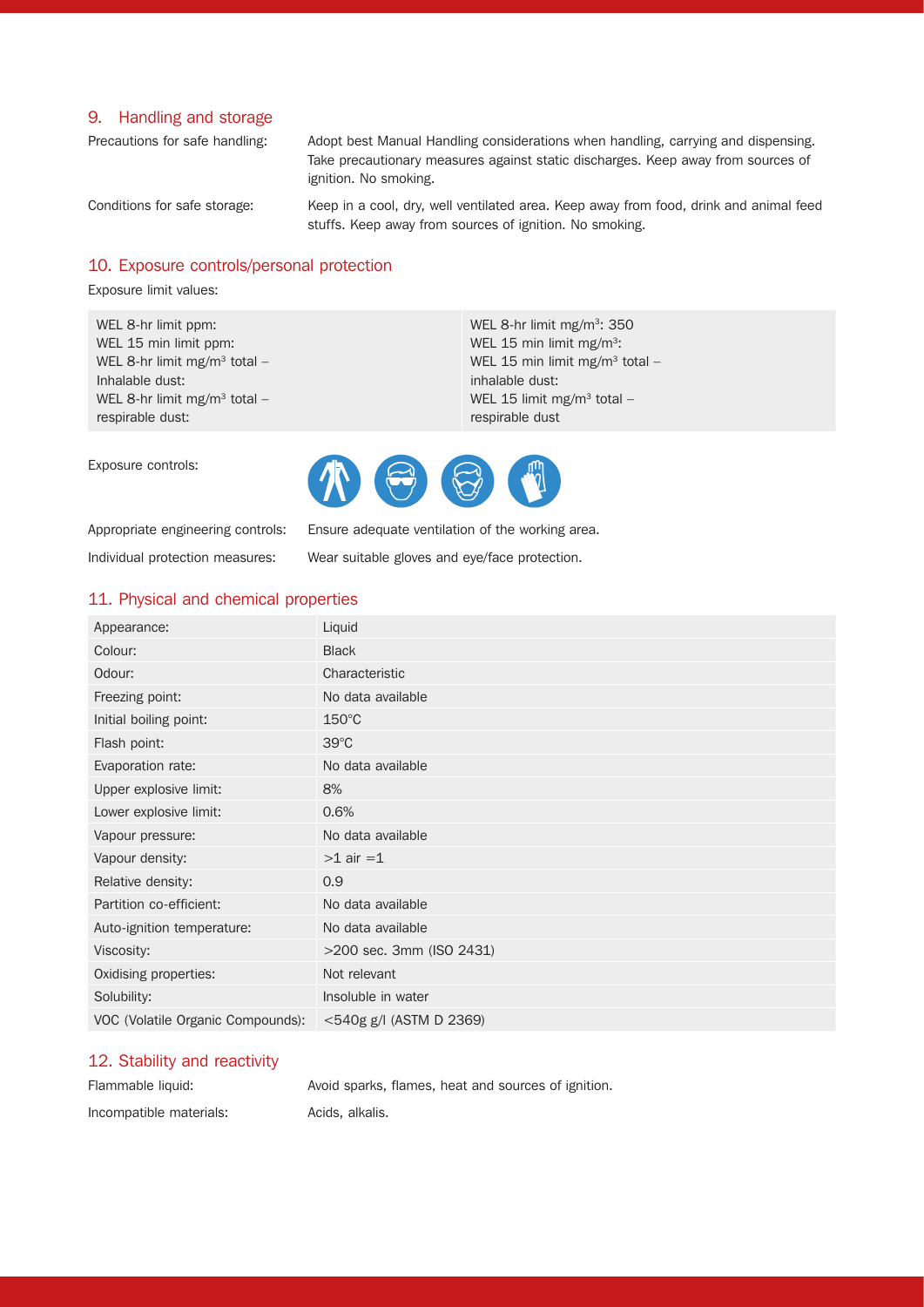## 13. Toxicological information

Toxicity: Toxicity: No data available.

Other adverse effects: Toxic to aquatic organisms. May cause long term effects in aquatic environment.

## 14. Disposal considerations

Dispose of this material and its container to hazardous or special waste collection point.

Hazard pictograms:



| <b>UN Number:</b>                                                     | <b>UN 1999</b> |
|-----------------------------------------------------------------------|----------------|
| UN Proper shipping name:                                              | Tars, Liquid   |
| Transport hazard class/es:                                            |                |
| ADR/RID                                                               | 3              |
| Subsidiary risk                                                       |                |
| <b>IMDG</b>                                                           | 3              |
| Subsidiary risk<br><b>IATA</b><br>Subsidiary risk                     | 3              |
| Packing group:                                                        | 111            |
| Environmental hazards:                                                | Yes            |
| Marine pollutant:                                                     | Yes            |
| ADR/RID<br>Hazard ID<br><b>Tunnel Category</b>                        | 30<br>(D/E)    |
| <b>IMDG</b><br>EmS Code<br><b>IATA</b><br>Packing instruction (cargo) | F-E-S-E<br>366 |
| Maximum quantity                                                      | 220L           |
| Packing instruction (passenger)                                       | 355            |
| Maximum quantity                                                      | 60L            |

#### 15. Regulatory information

Safety, health and environmental regulations/legislation specific for the substance or mixture

Regulations: COMMISSION REGULATION (EU) No 453/2010 of 20 May 2010 amending regulation (EC) no 1907/2006 of the European Parliament and of the Council on the Registration, Evaluation, Authorisation and Restriction of Chemicals (REACH), establishing a European Chemicals Agency, amending Directive 1999/45/EC and repealing Council Regulation (ECC) No 793/93 and Commission Regulation (EC) No 1488/94 as well as Council Directive 76/769/EEC and Commission Directives 91/155/EEC, 93/67/EEC and 2000/21/EC.

REGULATION (EC) no 1907/2006 OF THE EUROPEAN PARLIAMENT AND OF THE COUNCIL of 18 December 2006 concerning the Registration, Evaluation, Authorisation and Restriction of Chemicals (REACH), establishing a European Chemicals Agency, amending Directive 1999/45/EC and repealing Council Regulation (EEC) no 793/93 and Commission Regulation (EC) No 1488/94 as well as Council Directive 76/769/EEC and Commission Directives 91/155/EEC, 93/67/EEC, 93/105/EC and 2000/21/EC.